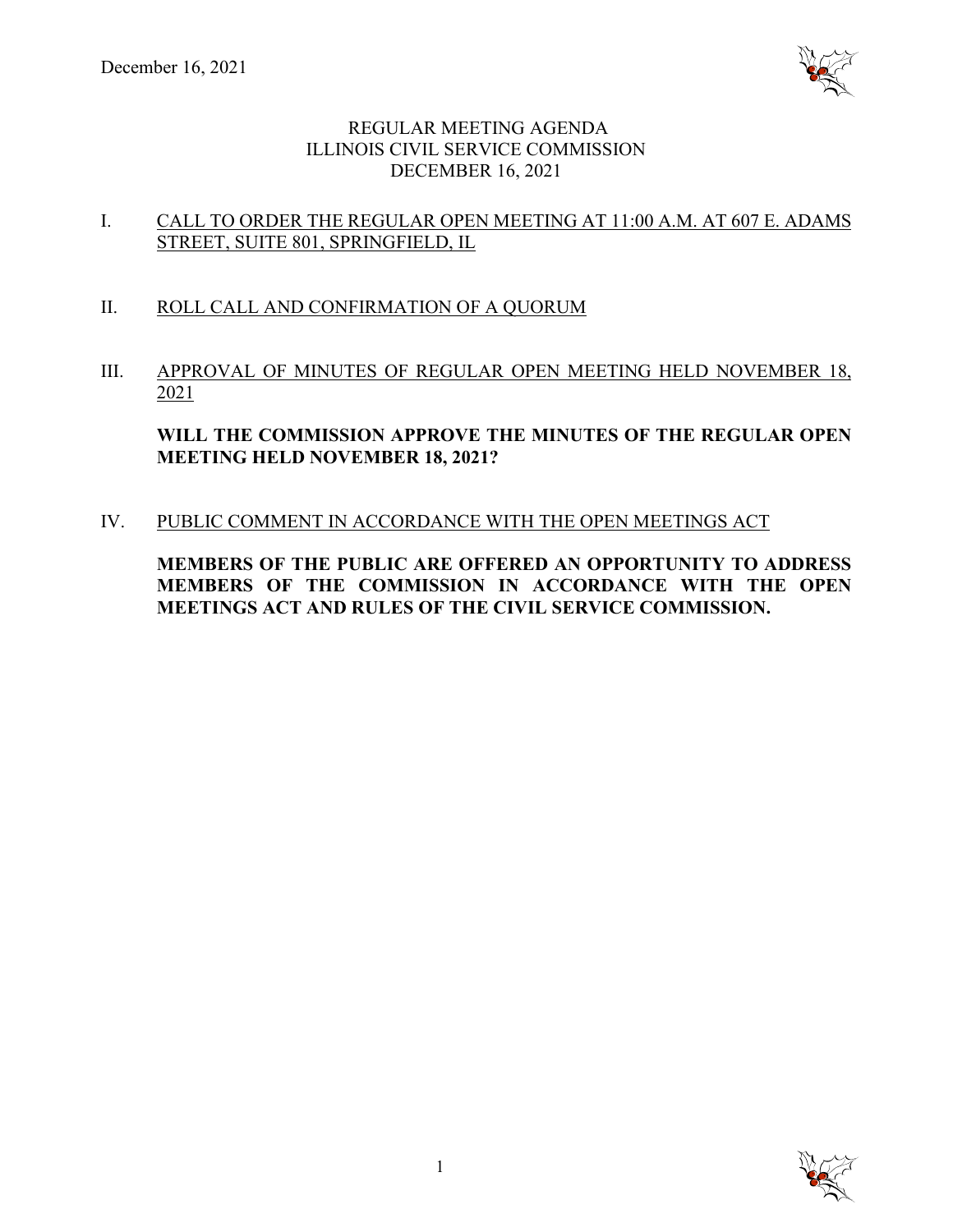

# V. EXEMPTIONS UNDER SECTION 4d(3) OF THE PERSONNEL CODE

## **A. Governing Rule – Section 1.142 Jurisdiction B Exemptions**

- a) The Civil Service Commission shall exercise its judgment when determining whether a position qualifies for exemption from Jurisdiction B under Section 4d(3) of the Personnel Code. The Commission will consider any or all of the following factors inherent in the position and any other factors deemed relevant to the request for exemption:
	- 1) The amount and scope of principal policy making authority;
	- 2) The amount and scope of principal policy administering authority;
	- 3) The amount of independent authority to represent the agency, board or commission to individuals, legislators, organizations or other agencies relative to programmatic responsibilities;
	- 4) The capability to bind the agency, board or commission to a course of action;
	- 5) The nature of the program for which the position has principal policy responsibility;
	- 6) The placement of the position on the organizational chart of the agency, board or commission;
	- 7) The mission, size and geographical scope of the organizational entity or program within the agency, board or commission to which the position is allocated or detailed.
- b) The Commission may, upon its own action after 30 days' notice to the Director of Central Management Services or upon the recommendation of the Director of the Department of Central Management Services, rescind the exemption of any position that no longer meets the requirements for exemption set forth in subsection (a). However, rescission of an exemption shall be approved after the Commission has determined that an adequate level of managerial control exists in exempt status that will insure responsive and accountable administrative control of the programs of the agency, board or commission.
- c) For all positions currently exempt by action of the Commission, the Director of Central Management Services shall inform the Commission promptly in writing of all changes in essential functions, reporting structure, working title, work location, position title, position number or specialized knowledge, skills, abilities, licensure or certification.
- d) Prior to granting an exemption from Jurisdiction B under Section 4d(3) of the Personnel Code, the Commission will notify the incumbent of the position, if any, of its proposed action. The incumbent may appear at the Commission meeting at which action is to be taken and present objections to the exemption request.

(Source: Amended at 34 Ill. Reg. 3485, effective March 3, 2010)

\* \* \*

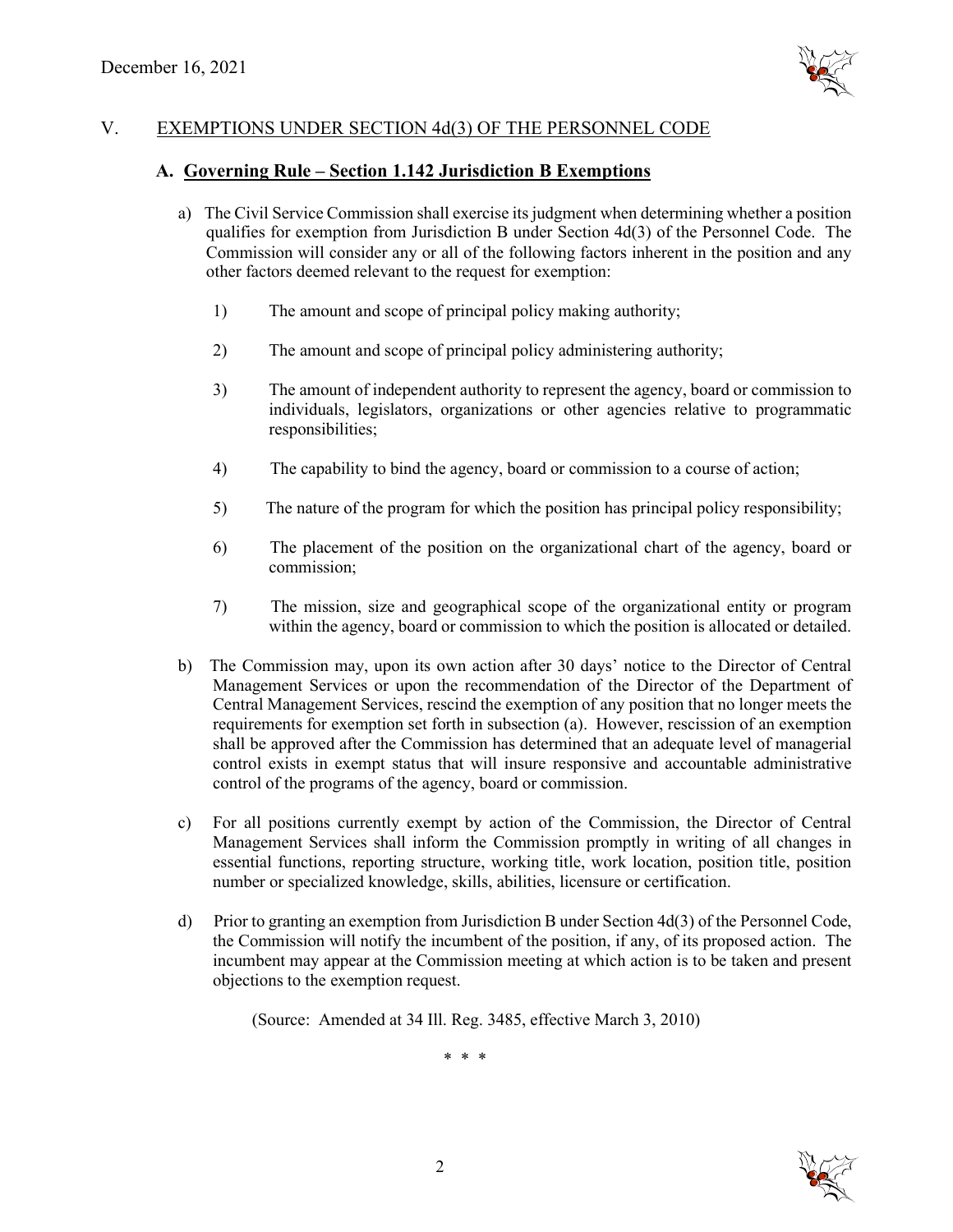

### **- B1. Illinois Criminal Justice Information Authority**

| <b>Position Number</b>  | 37015-50-05-000-40-01                                 |
|-------------------------|-------------------------------------------------------|
| <b>Functional Title</b> | Communications Media Administrator                    |
| Incumbent               | Vacant                                                |
| Supervisor              | Chief of Staff, who reports to the Executive Director |
| Location                | <b>Cook County</b>                                    |

#### **B2. Illinois Criminal Justice Information Authority**

| <b>Position Number</b>  | 40070-50-05-000-50-01                                 |
|-------------------------|-------------------------------------------------------|
| <b>Functional Title</b> | Deputy Chief of Staff                                 |
| Incumbent               | Vacant                                                |
| Supervisor              | Chief of Staff, who reports to the Executive Director |
| Location                | <b>Cook County</b>                                    |

#### **B3. Illinois Criminal Justice Information Authority**

| <b>Position Number</b>  | 40070-50-05-000-60-01                                                                              |  |
|-------------------------|----------------------------------------------------------------------------------------------------|--|
| <b>Functional Title</b> | Program Analyst Director                                                                           |  |
| Incumbent               | Vacant                                                                                             |  |
| Supervisor              | Deputy Chief of Staff, who reports to the Chief of Staff, who<br>reports to the Executive Director |  |
| Location                | <b>Cook County</b>                                                                                 |  |

## **WILL THE COMMISSION GRANT THE REQUEST FOR EXEMPTION FROM JURISDICTION B OF THE PERSONNEL CODE FOR THE FOLLOWING POSITIONS?**

- **B1: Communications Media Administrator (CJIA)**
- **B2: Deputy Chief of Staff (CJIA)**
- **B3: Program Analyst Director (CJIA)**

## VI. CLASS SPECIFICATIONS

### **A. Governing Rule – Section 1.45 Classification Plan**

The Commission will review the class specifications requiring Commission approval under the Classification Plan and will approve those that meet the requirements of the Personnel Code and Personnel Rules and conform to the following accepted principles of position classification:

a) The specifications are descriptive of the work being done or that will be done;

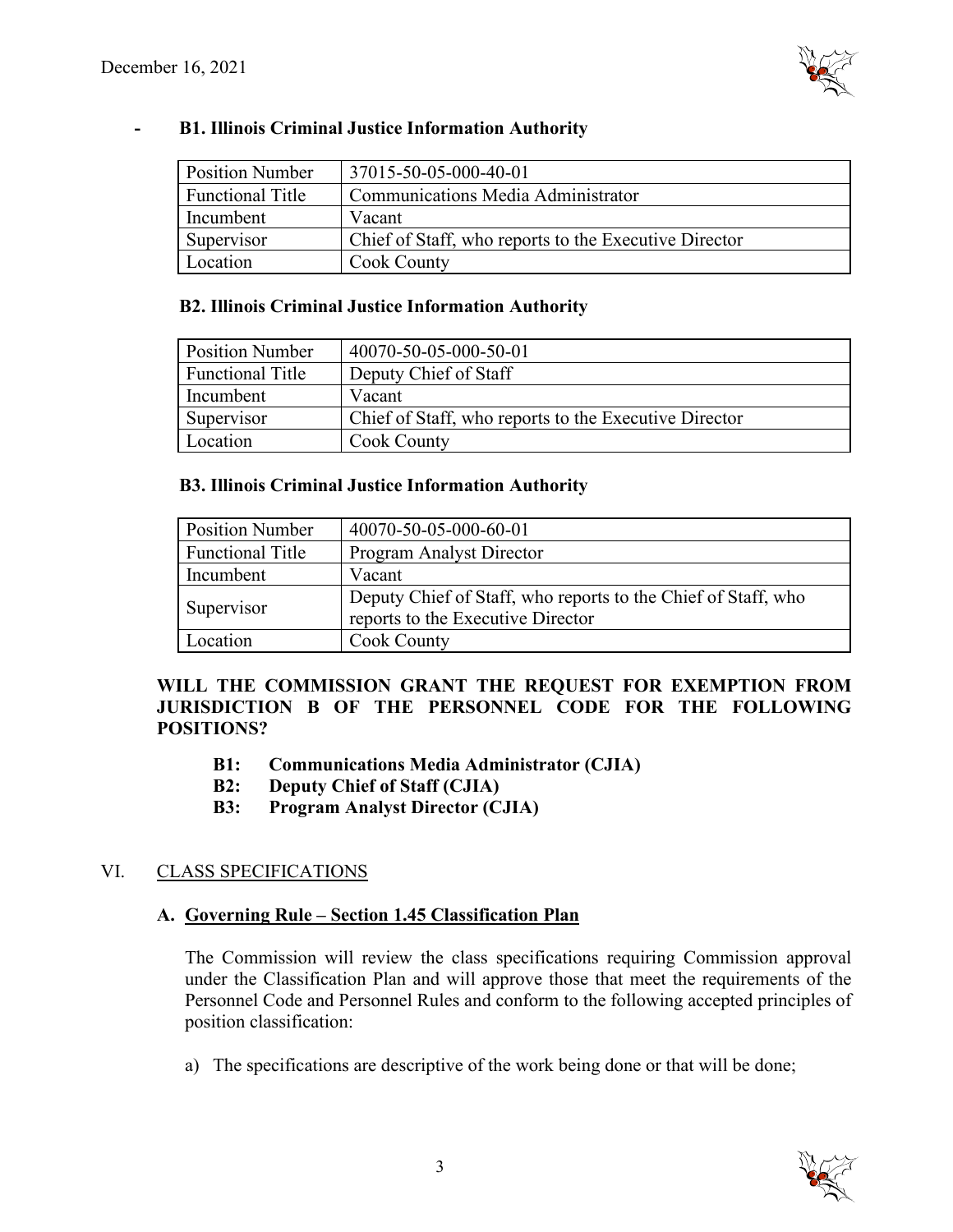

- b) Identifiable differentials are set forth among classes that are sufficiently significant to permit the assignment of individual positions to the appropriate class;
- c) Reasonable career promotional opportunities are provided;
- d) The specifications provide a reasonable and valid basis for selection screening by merit examinations;
- e) All requirements of the positions are consistent with classes similar in difficulty, complexity and nature of work; and
- f) The relation of the class specifications to any applicable collective bargaining agreement.

### **B. None Submitted**

## **WILL THE COMMISSION DISAPPROVE ANY CLASS SPECIFICATIONS RECEIVED BY THE COMMISSION STAFF BUT NOT INCLUDED IN THIS AGENDA TO ALLOW ADEQUATE STUDY?**

### VII. PERSONNEL RULES

### **A. Civil Service Commission Governing Rule – Section 1.310 Personnel Rules**

The Commission has power to disapprove new rules or amendments to existing rules submitted by the Director of Central Management Services. Such proposed new rules or amendments of existing rules submitted to the Commission shall be accompanied by a report of proceedings attending the prior public hearing required by law with respect to them. If the Commission does not disapprove new rules or any amendment to existing rules within 30 days following the receipt from the Director of Central Management Services, the new rules or amendments have the force and effect of law after filing by the Director with the Secretary of State.

### **B. None submitted**

## **WILL THE COMMISSION DISAPPROVE ANY AMENDMENTS TO PERSONNEL RULES RECEIVED BY THE COMMISSION STAFF BUT NOT INCLUDED IN THIS AGENDA TO ALLOW ADEQUATE STUDY?**

## VIII. MOTION TO CLOSE A PORTION OF THE MEETING

**PURSUANT TO SUBSECTIONS 2(c)(1), 2(c)(4), AND 2(c)(11) OF THE OPEN MEETINGS ACT, WILL THE COMMISSION CLOSE A PORTION OF THE MEETING TO CONSIDER APPEALS FILED WITH THE COMMISSION, LITIGATION, AND/OR SPECIFIED EMPLOYMENT MATTERS?**

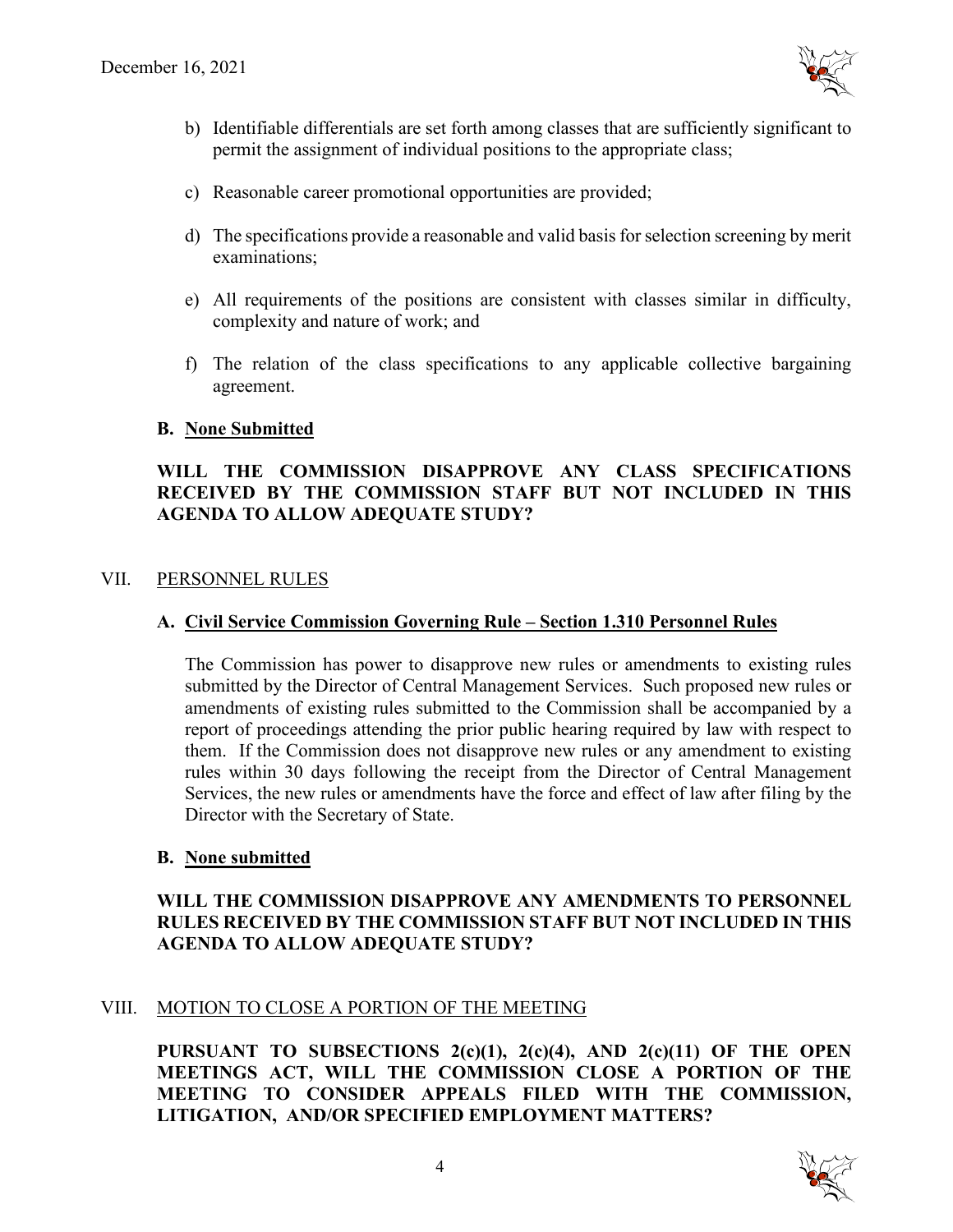

# IX. RECONVENE THE REGULAR OPEN MEETING

## X. APPROVAL OF MINUTES OF THE CLOSED PORTION OF THE REGULAR MEETING HELD NOVEMBER 18, 2021

# **WILL THE COMMISSION APPROVE THE MINUTES OF THE CLOSED PORTION OF THE REGULAR MEETING HELD NOVEMBER 18, 2021?**

## XI. PUBLICLY ANNOUNCED DECISION RESULTING FROM APPEAL

# **RV-25-21**

| Employee    | Krista Butler                                | Appeal Date   | 05/10/2021    |
|-------------|----------------------------------------------|---------------|---------------|
| Agency      | Dept. of Human and<br><b>Family Services</b> | Decision Date | 12/03/2021    |
| Appeal Type | <b>Rules Violation</b>                       | Proposal for  |               |
| AL.         | <b>Andrew Barris</b>                         | Decision      | No violation. |

# **DOES THE COMMISSION AFFIRM AND ADOPT THE PROPOSAL FOR DECISION IN THE ABOVE MATTER?**

## **S-27-21**

| Employee    | Misty Diehl                | Appeal Date   | 06/09/2021       |
|-------------|----------------------------|---------------|------------------|
| Agency      | Dept. of Human<br>Services | Decision Date | 12/03/2021       |
| Appeal Type | Discharge                  | Proposal for  | Reduced to 5-day |
| ALJ         | Thomas Klein               | Decision      | suspension.      |

## **DOES THE COMMISSION AFFIRM AND ADOPT THE PROPOSAL FOR DECISION IN THE ABOVE MATTER?**

## **DA-7-22**

| Employee    | Rico De Guia               | <b>Appeal Date</b> | 09/23/2021        |
|-------------|----------------------------|--------------------|-------------------|
| Agency      | Dept. of Human<br>Services | Decision Date      | 12/03/2021        |
| Appeal Type | Discharge                  | Proposal for       |                   |
| AL.         | Thomas Klein               | Decision           | Discharge upheld. |

**DOES THE COMMISSION AFFIRM AND ADOPT THE PROPOSAL FOR DECISION IN THE ABOVE MATTER?**